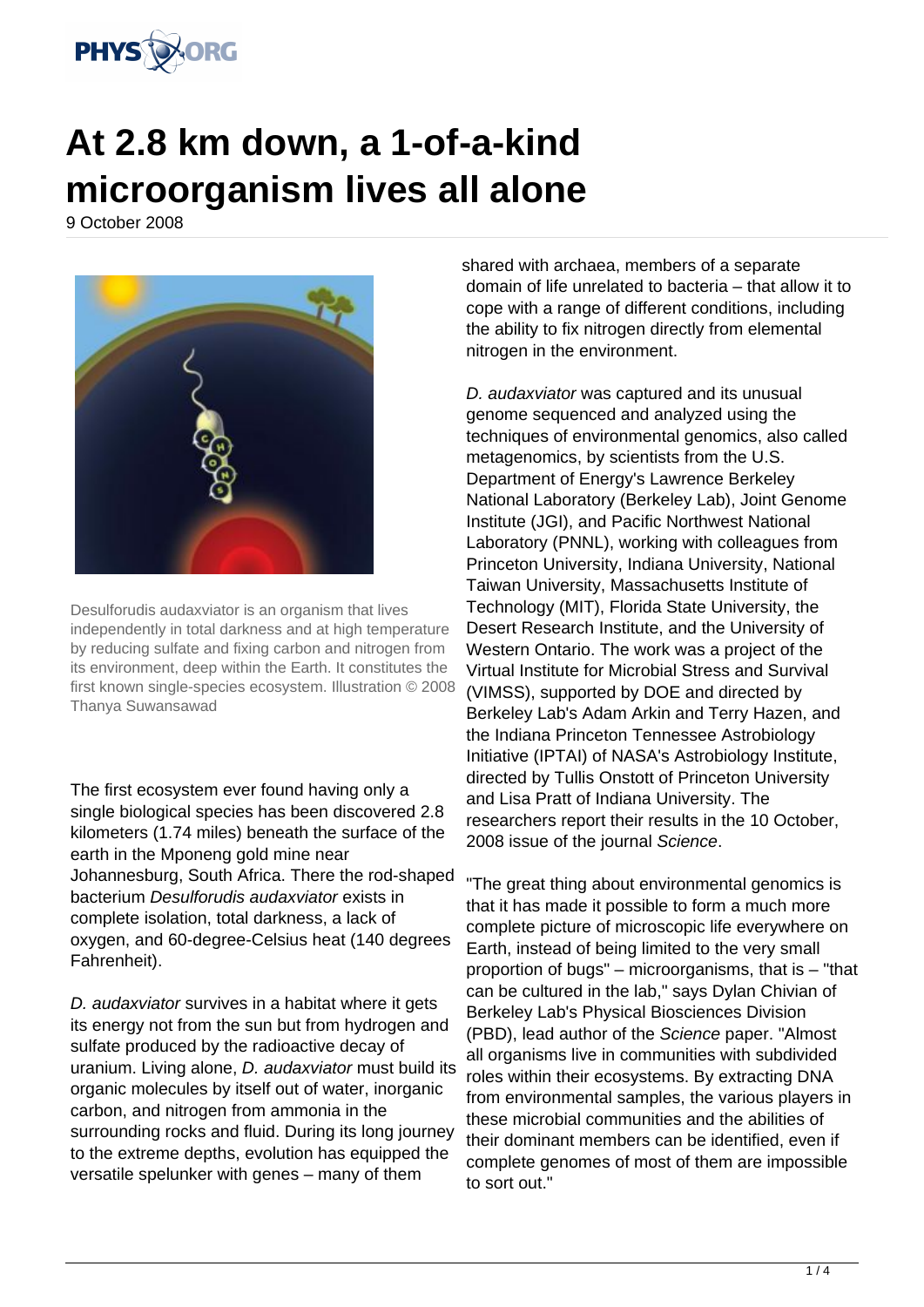

It was such a collection of organisms that the researchers expected to find when they painstakingly filtered some 5,600 liters of fluid collected by Onstott and coworkers from fractures in the rock of the site tagged MP104, a newly opened section of the Mponeng Mine's level 104. Presence of the species later to be named D. audaxviator was a safe bet; although its genome had never been sequenced, the organism had been and here's the proof. It's sort of philosophically identified at MP104 by Onstott, Li-Hung Lin of National Taiwan University, and their coworkers in 2006, and it was known to be the most common microbe found living more than 1.5 kilometers deep Previous work had identified sulfates as the most in South Africa's Witwatersrand mining district.

"We knew from previous work in these mines, using equipment to reduce sulfates, this capacity is molecular biology techniques, that there seemed to backed up by additional genes that appear to have be very simple communities living down there," says Fred Brockman of the Biology Department of PNNL in Washington state, where the DNA was extracted from the filtered cells. "We expected we'd have a good chance of assembling one entire genome of the most dominant species, or perhaps 70 to 80 percent of several species."

Says Chivian, "What we instead discovered was that there was only one organism present in the sample. More than 99.9 percent of the DNA came from that single organism, and the tiny remainder appeared to be trace contamination from the mine and the laboratory."

The sequencing effort at DOE's JGI was led by Alla of cells permits. But in the fluid from level 104, Lapidus of Berkeley Lab's Genomics Division; even where biodensity is low, *D. audaxviator* is able to before the analysis was complete it was evident that the lone species's genome was remarkable. The genome was not as streamlined as might be expected of an organism living in what is presumably a very stable environment. Such streamlined bacteria typically have about 1,500 genes, whereas D. audaxviator has 2,157 proteincoding genes – slim, but hardly stripped.

What this not-quite-minimal gene package can do was revealed by the genome analysis done by Chivian, Arkin, and Paramvir Dehal of PBD, and Eric Alm of MIT: the genome contained everything needed for the organism to sustain an independent existence and reproduce, including the ability to incorporate the elements necessary for life from

inorganic sources, move freely, and protect itself from viruses, harsh conditions, and nutrient-poor periods by becoming a spore.

"One question that has arisen when considering the capacity of other planets to support life is whether organisms can exist independently, without access even to the sun," says Chivian. "The answer is yes, exciting to know that everything necessary for life can be packed into a single genome."

readily available energy source in D. audaxviator 's environment. D. audaxviator not only has the been borrowed from archaea by horizontal gene transfer, the incorporation of genetic material from an unrelated species. Archaea, a domain distinct from bacteria, first attracted attention as extremophiles, although many other kinds of archaea have been found since. Some 280 types of bacteria and 44 types of archaea have been found in microbial communities in the South African mines.

D. audaxviator can get its carbon from a number of sources, depending on the local surroundings. It can digest sugars and amino acids, suggesting that one source of carbon might be the dead cells of other microbes in locations where the concentration survive because its genome also contains genes equipping the organism to get carbon from carbon monoxide, carbon dioxide, bicarbonate, formate, and other nonbiological sources.

Its nitrogen comes from ammonia released from rocks and dissolved in the fluid at level 104, but D. audaxviator also has a gene for a nitrogenase that could, if necessary, extract nitrogen from its surroundings after first converting it to ammonia – a gene that also appears to be shared with hightemperature archaea.

Other genes shared with archaea confer such traits as defense against viruses, but one system of selfprotection is unique to D. audaxviator 's bacterial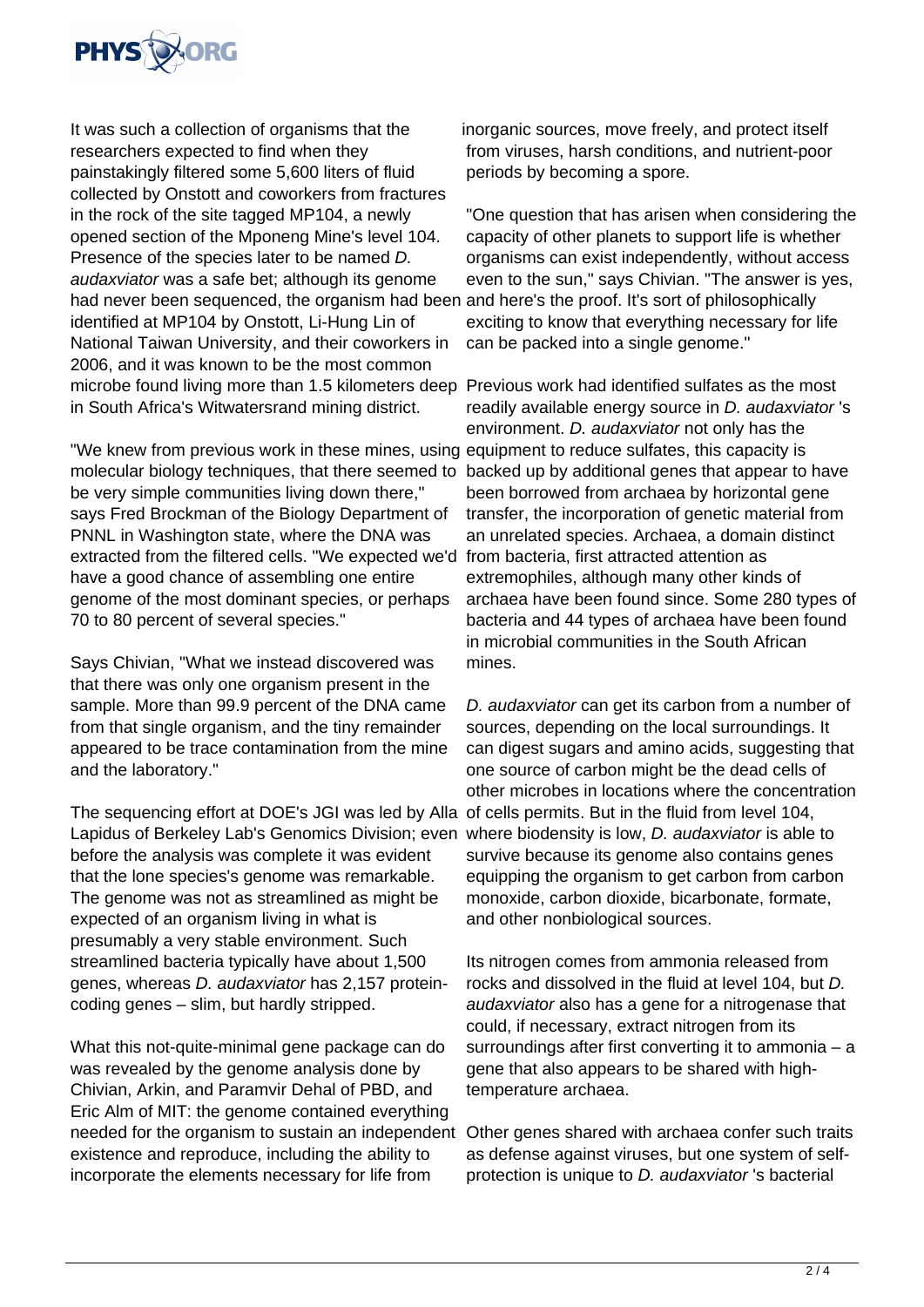

phylum, Firmicutes: the ability to form endospores, tough structures that shield DNA and RNA from drying out, and from heat, starvation, and chemical attack. Like many bacteria, D. audaxviator is equipped with a flagellum, a whiplike structure that allows it to swim toward sources of nourishment such as might be found in pores in the rock and other mineral surfaces.

About the only thing D. audaxviator can't do is resist oxygen, which suggests it hasn't been exposed to pure oxygen for a very long time. For D. audaxviator to have evolved its remarkably versatile genome, key parts of which are shared with archaea, it must have been on its deep journey for many generations, perhaps as long as the water in the fracture from which it was captured, which has not seen the surface for millions of years.

"Part of the strength of comparative genomics comes from the fact that we now have the genomes of over a thousand bacteria and archaea and we know what many of these genes can do," says Chivian. "At a simple level, it allows us to look at a new genome and put Humpty Dumpty's metabolism back together again, based on the similarity to genes in the genomes of these more well-studied microorganisms. This is particularly powerful for understanding novel bugs from the environment that are otherwise not well characterized."

D. audaxviator 's remarkable capabilities gave rise to its remarkable name. The genus name Desulforudis was coined by Tullis Onstott from the Latin for "from sulfur" and "rod," noting its shape and its ability to get energy from sulfates. And audaxviator? Dylan Chivian found the clue in Jules Verne's Journey to the Center of the Earth, in a message – "Conveniently in Latin," says Chivian - deciphered by Verne's protagonist, Professor Lidenbrock, which reads in part, "descende, Audax viator, et terrestre centrum attinges." It means "descend, Bold traveler, and attain the center of the Earth."

Citation: "Environmental genomics reveals a singlespecies ecosystem deep within the Earth," by Dylan Chivian, Eoin L. Brodie, Eric J. Alm, David E. Culley, Paramvir S. Dehal, Todd Z. DeSantis, Thomas M. Gihring, Alla Lapidus, Li-Hung Lin,

Stephen R. Lowry, Duane P. Moser, Paul Richardson, Gordon Southam, Greg Wanger, Lisa M. Pratt, Gary L. Andersen, Terry C. Hazen, Fred J. Brockman, Adam P. Arkin, and Tullis C. Onstott, appears in the 10 October issue of Science, and is available online to subscribers at [dx.doi.org/10.1126/science.1155495](http://dx.doi.org/10.1126/science.1155495) .

Source: Lawrence Berkeley National Laboratory